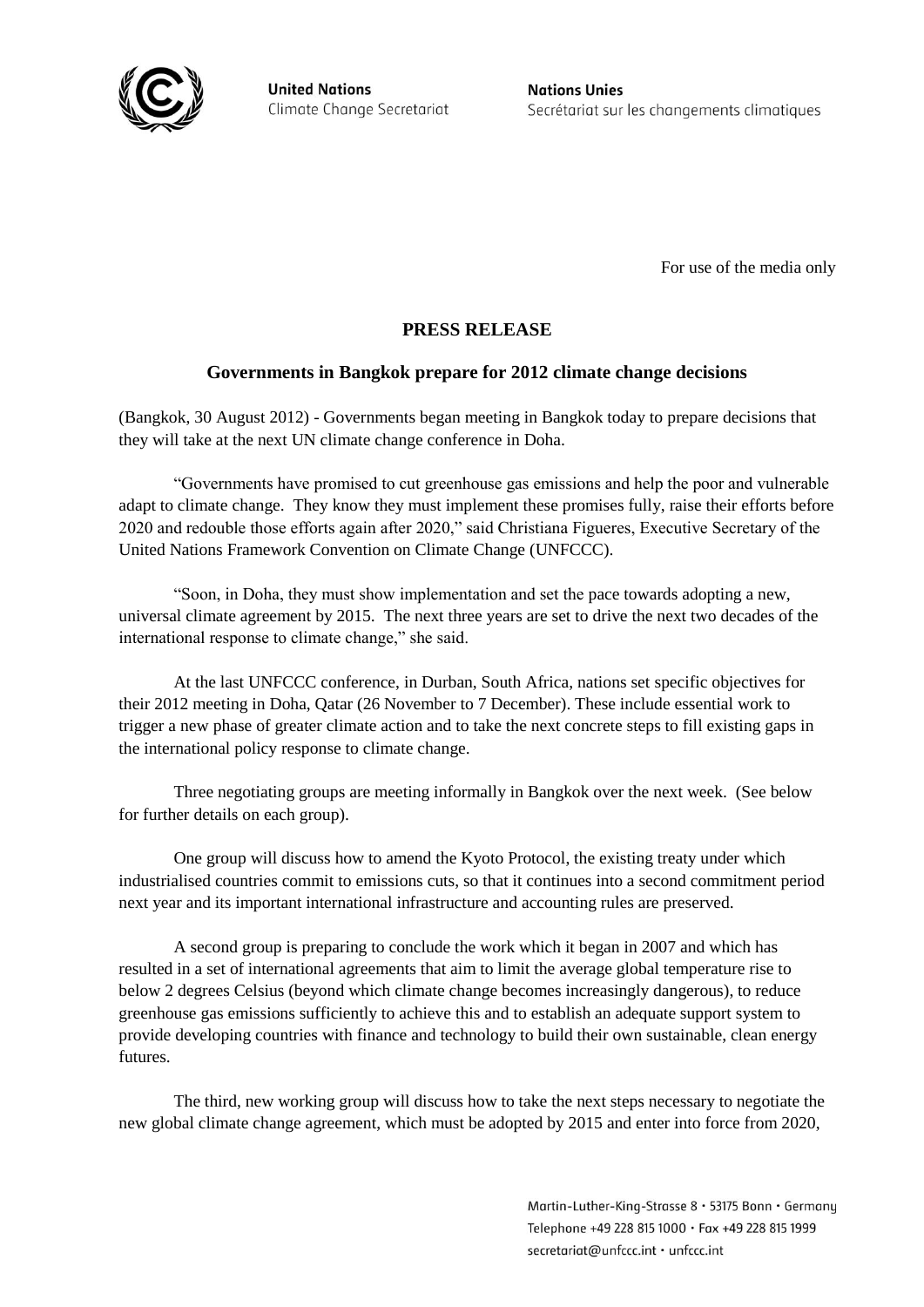

and how to raise current inadequate global ambition to deal with climate change, including cutting greenhouse gas emissions even faster.

A common theme running through the Bangkok meeting is how to make sure that promised, adequate funds flow from developed to developing countries to support their plans to deal with climate change. "All sides need a clearer understanding on how to get to 100 billion USD a year by 2020 with no gaps," said Ms Figueres.

The location of the Bangkok meeting (to 5 September) is the United Nations Economic and Social Commission for Asia and the Pacific (UNESCAP).

What the three working groups will be discussing in Bangkok in more detail:

- 1) The Ad Hoc Working Group on Further Commitments for Annex I Parties under the Kyoto Protocol (AWG-KP)
	- The first commitment period of the Kyoto Protocol ends on 31 December 2012. Adopting amendments to the Kyoto Protocol in Doha with new commitments is essential so that a seamless continuation of the Protocol can be assured as of 1 January 2013.
	- In Bangkok, negotiators can finish as much detail as possible to smooth the way for final high-level political decisions that will see the amendment passed.
	- Key issues under discussion include the length of the second commitment period and how to convert targets into so-called quantified emission limitation and reduction objectives (QELROs), the unit of binding reduction commitments.
	- Governments will further explore the legal formulation of the amendment, including how to carry over unused emission credits of economies in transition into the second phase of the Protocol.
- 2) The Ad hoc Working Group on Long-term Cooperative Action (AWG-LCA)
	- Governments decided in Durban at the end of last year to complete the 2007 Bali Action Plan under the LCA, covering the areas of mitigation (curbing greenhouse gas emissions), adaptation to climate change, and the finance, technology and capacity-building which developing countries require to build their low-emission, climate-resilient futures.
	- In Bangkok, governments will continue to discuss which elements of the Bali Action plan have been achieved and/or implemented, what additional decisions can be taken in Doha and which elements may need to continue to be further addressed in other negotiating groups.
	- A number of discussions will be held in Bangkok within the context of the LCA. For example, discussions to clarify the emission reduction targets of industrialized countries and the nationally appropriate mitigation actions of developing countries, along with a discussion on a new market-based mechanism and financing options to prevent deforestation.
- 3) Ad hoc Working Group on the Durban Platform for Enhanced Action (AWG-ADP)
	- In Durban, governments agreed to negotiate a new, universal climate agreement, which is to be adopted by 2015, to enter into force from 2020 and to be applicable to all nations.